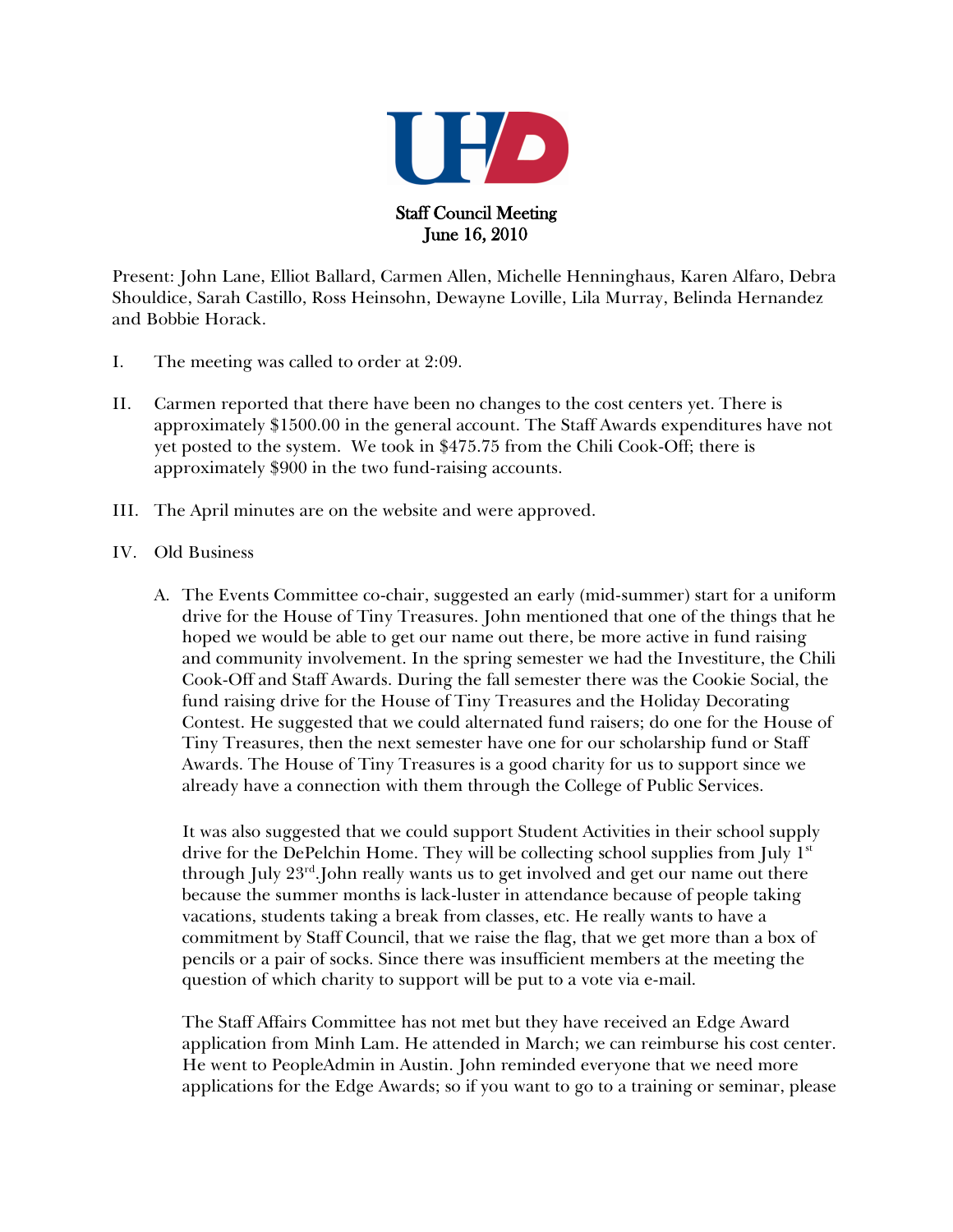fill out an application! We really need to push this; it's not being utilized as much as it could be.

The Membership and Elections Committee has not met, but plans to meet soon to start work on the amendment regarding the terms of the Executive Committee. The committee will be working on an amendment to the bylaws regarding the term of service for the Executive Council. The suggestion was to limit the term of service to one year instead of two. Under the current two year term, the current vice president is looking at a possible FIVE years as a member of the Staff Council Executive Council. He/she would serve two years as vice president, two years as president and one year as past president. A question that was brought up was should the amendment(s) to the bylaws be developed by the Membership and Elections Committee in this case, or should a Bylaws Committee be formed?

Another related issue that was brought up was the possibility of paying a stipend, or awarding comp time, to the Executive Council or at least the Staff Council President, for the work that he/she does attending meetings, etc. after hours, weekends. This is something that would have to be proposed to the University's Executive Council and be approved at that level. Michelle pointed out that we could perhaps use the FRT (Fitness Release Time) as a model; meaning that the Staff Council President would fill out a form, get it approved and record it on his/her timesheet just like they would do if they were taking FRT. It was decided that we really don't know enough about what is allowable, or would be a good idea. Carmen and Elliot suggested that we check with Faculty Senate and perhaps other campus(s) to see if they have any type of compensation (time/stipend) for their Executive Council members that give up their personal time to perform staff council business/university business. It was suggested that we talk to Doug TeDuits in ESO about this matter. Karen pointed out that there was something about tying what we do for Staff Council to professional development; which might be helpful in bringing this about. John made a note to talk to Mr. TeDuits regarding the possibilities.

- B. Dr. Woods will be stepping down as Provost; she will continue teaching with the College of Business. There will probably be a party celebrating her tenure in September, maybe one of the first two Fridays. We need more pictures for the book!
- C. STAMATS ran a straw poll regarding the name change choices. The name that received the largest amount of support was Houston City University. The next step is to present the options to the Trustees in August. The actual change is currently slated for implementation during the Fall 2011.
- V. New Business
	- A. The USSEC meeting was re-scheduled; the next meeting has not been scheduled yet. The USSEC president has been having some health issues that have kept her from being able to attend. We discussed USSEC terms, when elections were going to take place, and adding to the constitution a set order for the USSEC officers. Specifically